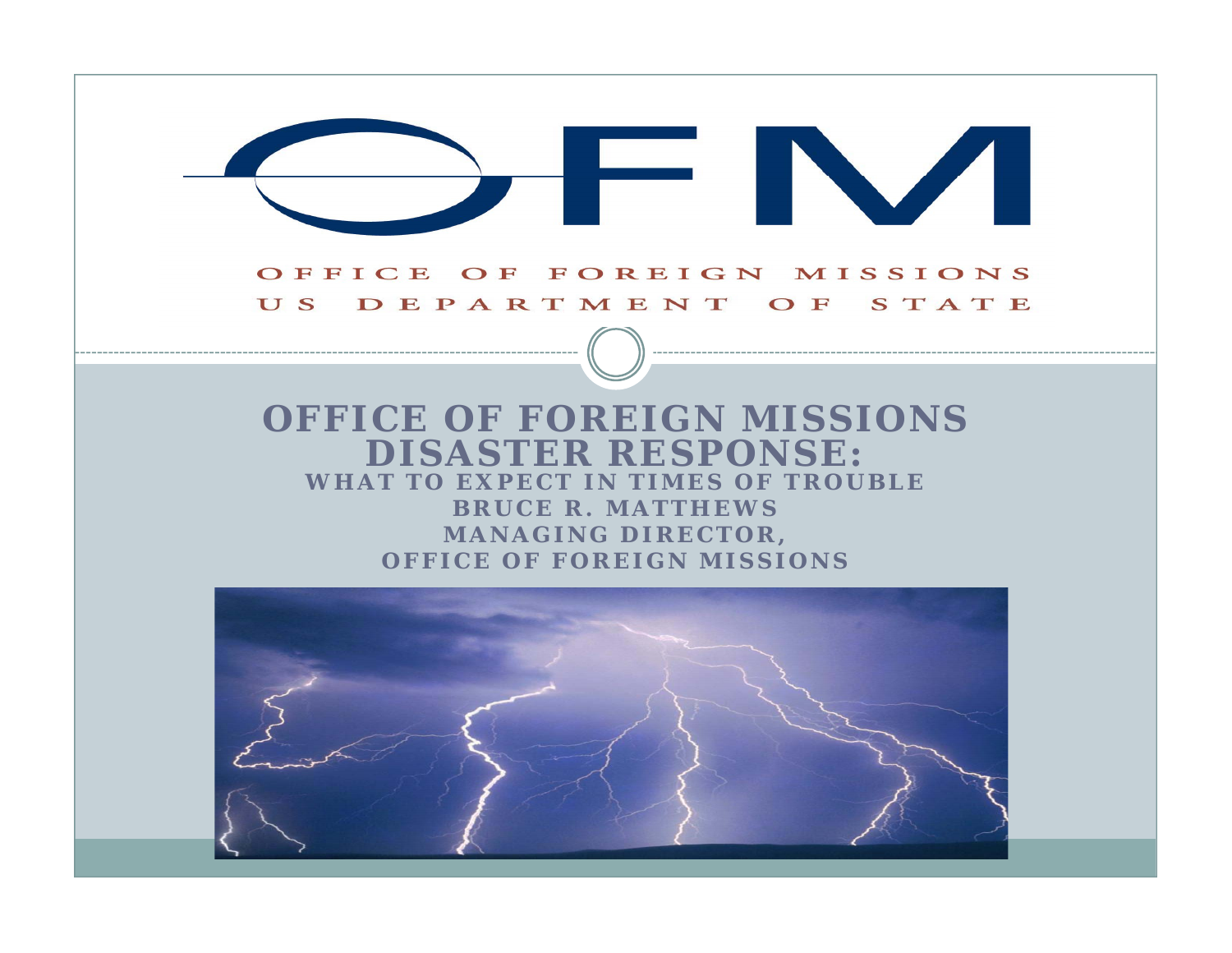#### OFM disaster response can be categorized into three principal concerns:

- Welfare of OFM office (personnel and property) and our ability to provide services to the foreign missions.
- Welfare of the foreign missions (personnel and property)
- Facilitating foreign mission efforts to assist their communities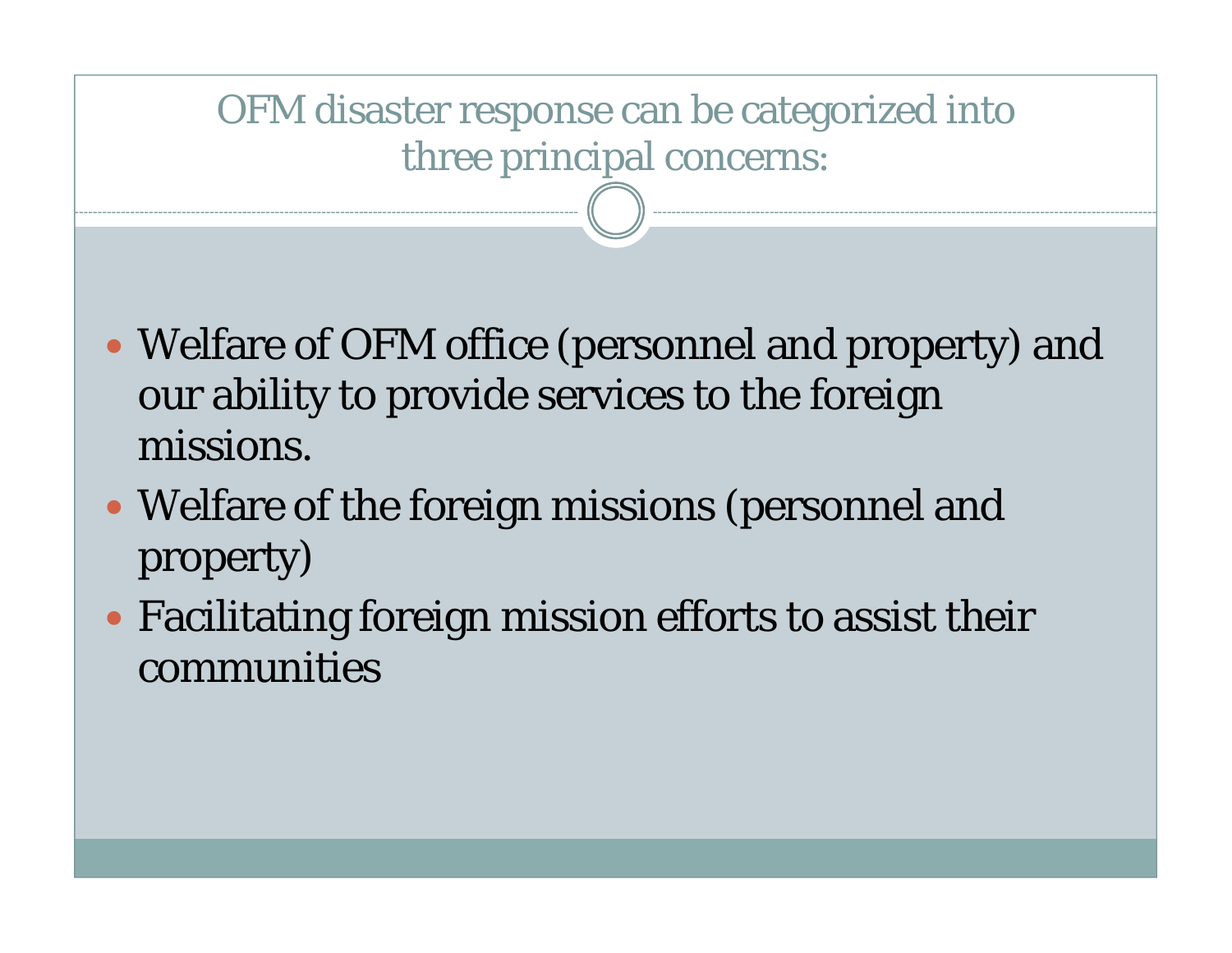### Welfare of OFM office (personnel and property): **Pre-em ptive** Measures

### Lines of Communication

- Review/validate phone tree numbers
- Update emergency management contact information

## Review post-disaster procedures and plans

- $\,$  O Who will check on facilities?
- Who will provide status reports?
- Reporting to work and telework contingency plans
- Monitor OPM and OEM websites/news/notices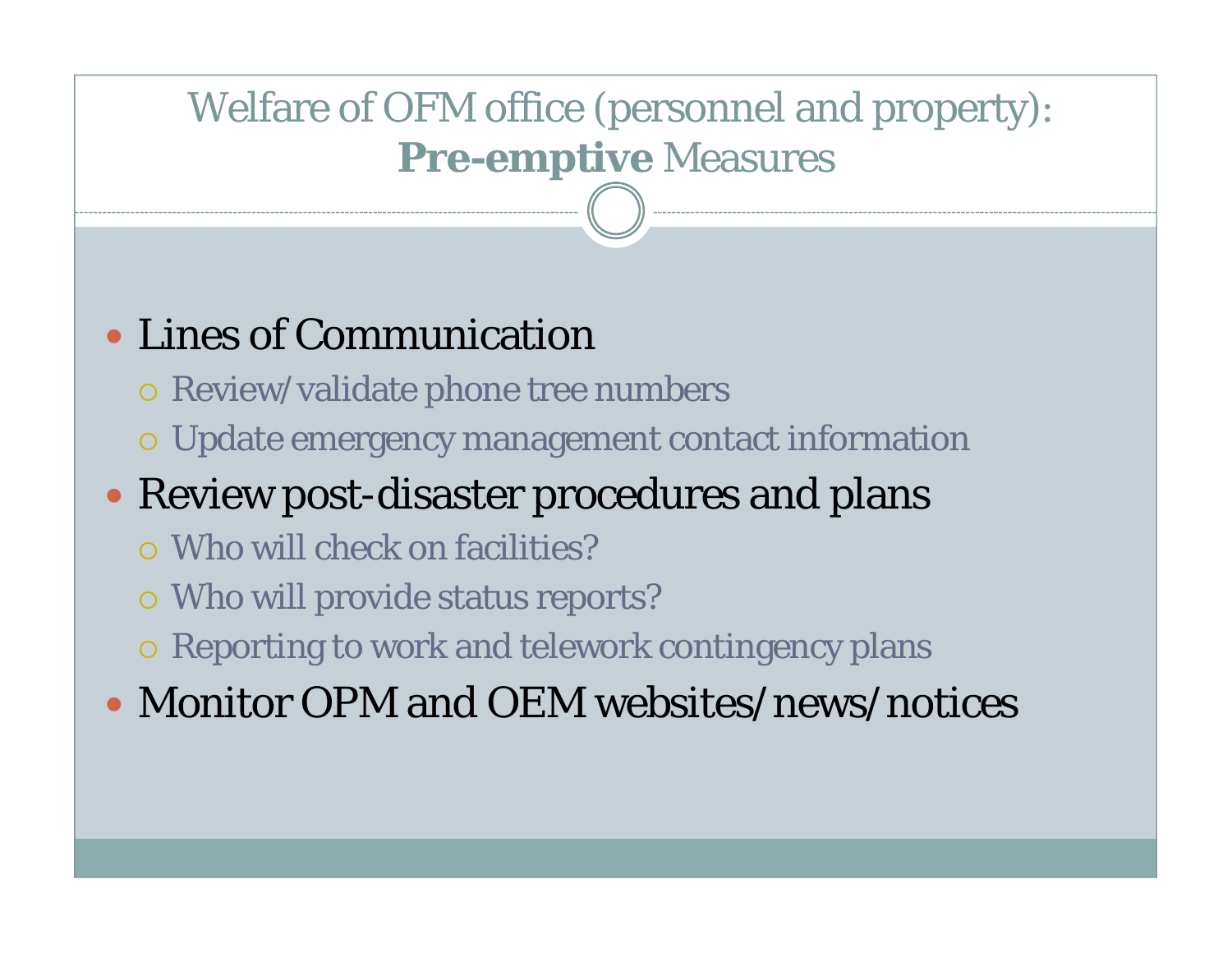#### Welfare of OFM office (personnel and property): **Post-disaster** Res ponse

- Check on employee welfare
- Check for facility damage and any impediments to building access
- Provide updates and daily status reports
- Promulgate COOP and/or work from home plans to Federal, local authorities and employees
- Monitor information from Federal, state, and local authorities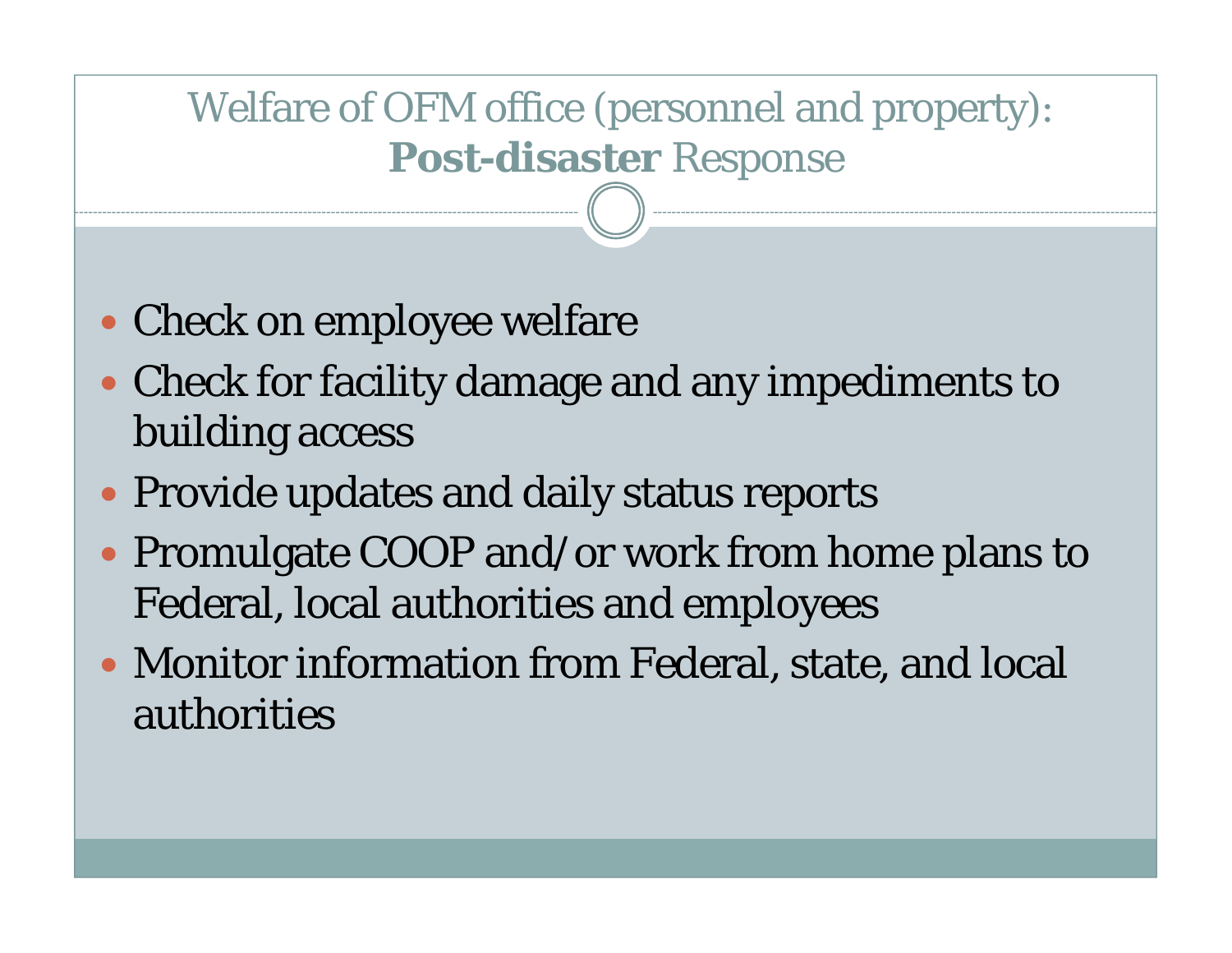#### Welfare of the foreign missions (personnel and property): **Pre-em ptive** Measures

- Outreach for disaster preparedness
- Update Foreign Mission contact information
- Communicate with Foreign Missions
- Attend Task Force teleconferences
- Ascertain/update contact info for response partners or information sources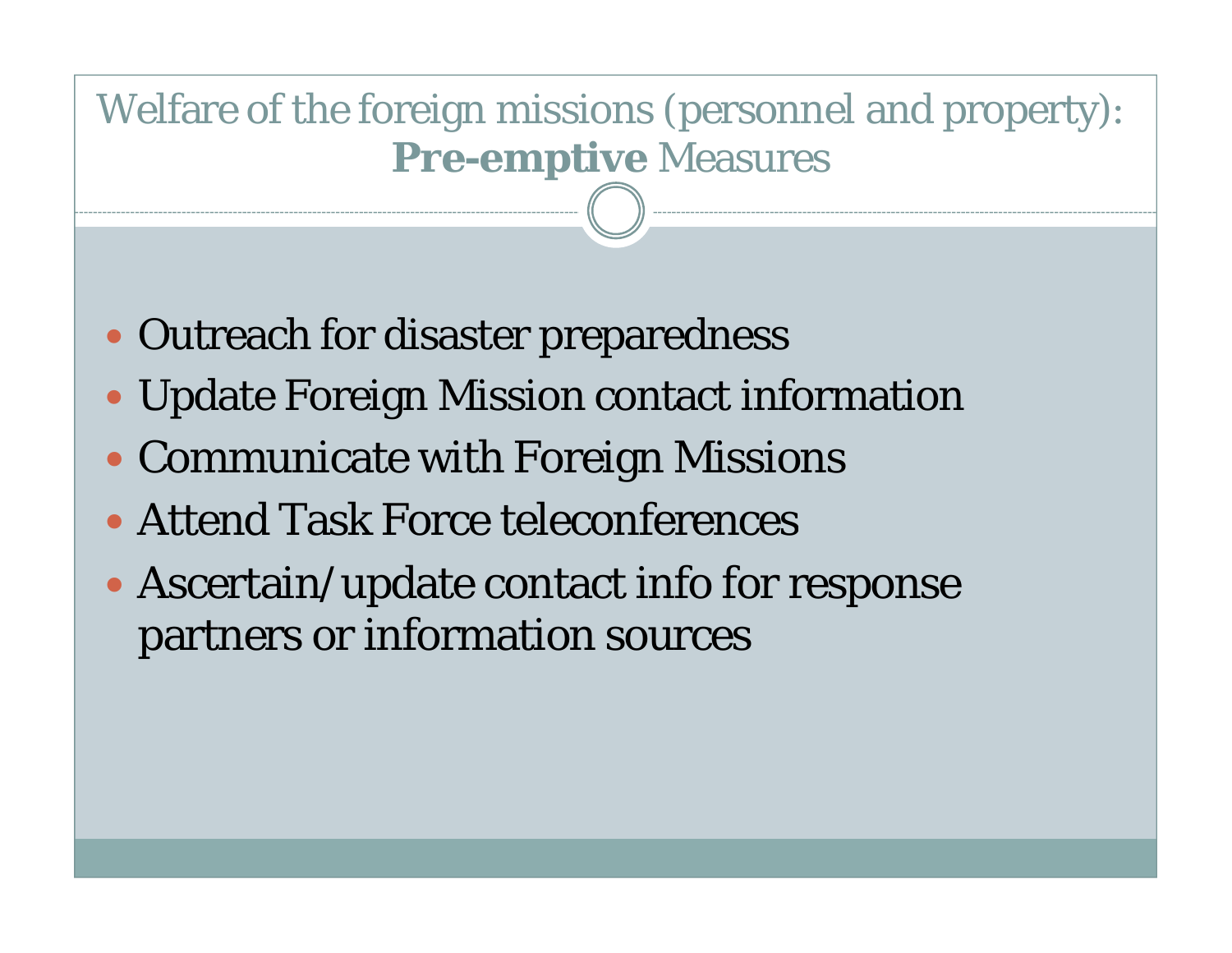#### Welfare of the foreign missions (personnel and property): **Post-disaster** Res ponse

- Directly contact foreign missions (in regions)
- Ask about the welfare of your employees as well as your host country nationals residing within the impacted region
- Inquire about your operational status
- Do you have any relevant information you would like to share with the foreign mission community?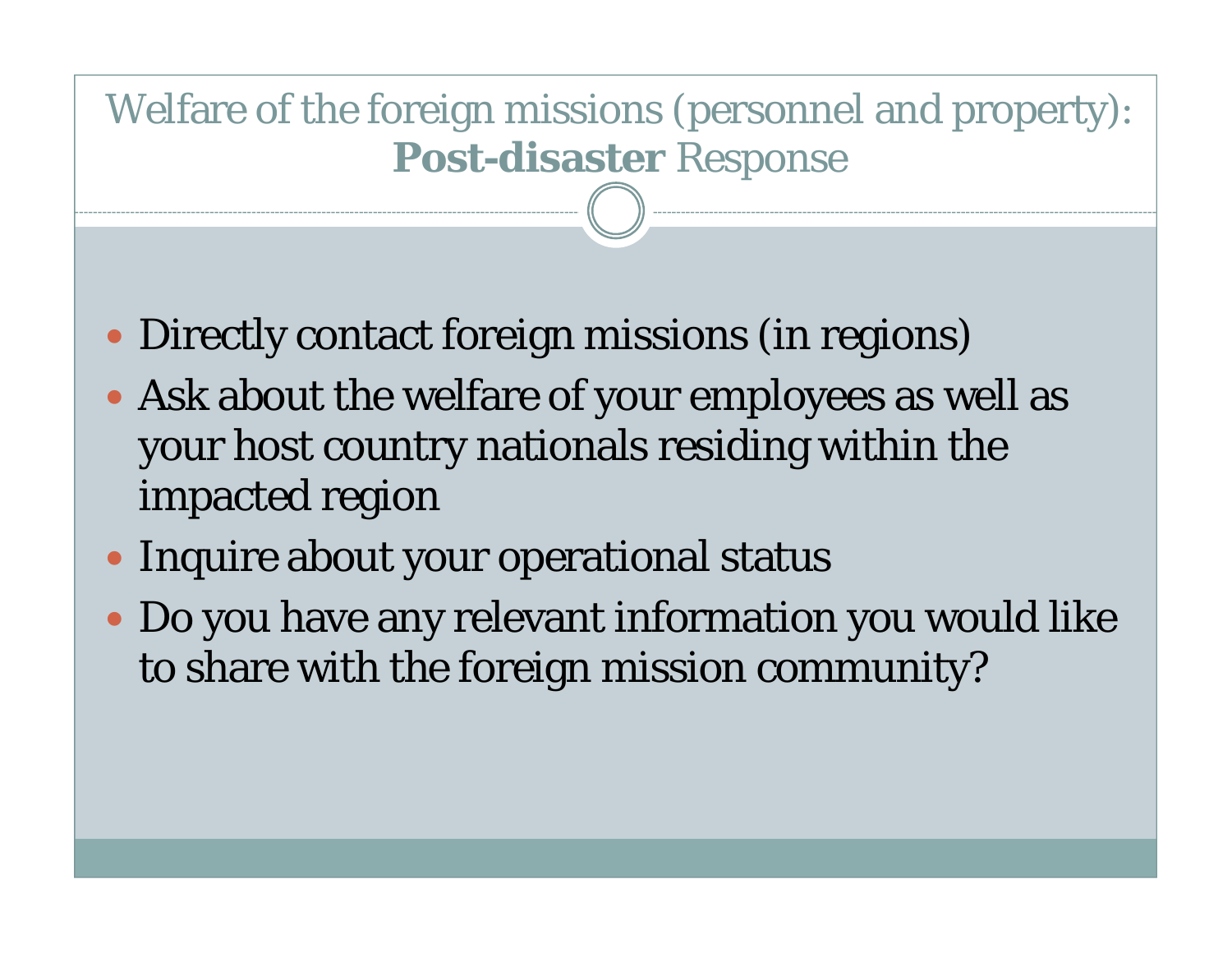## Post-disaster Response Continued:

- Do you require assistance in contacting local services?
- If applicable, we'll explain how your country can provide disaster assistance.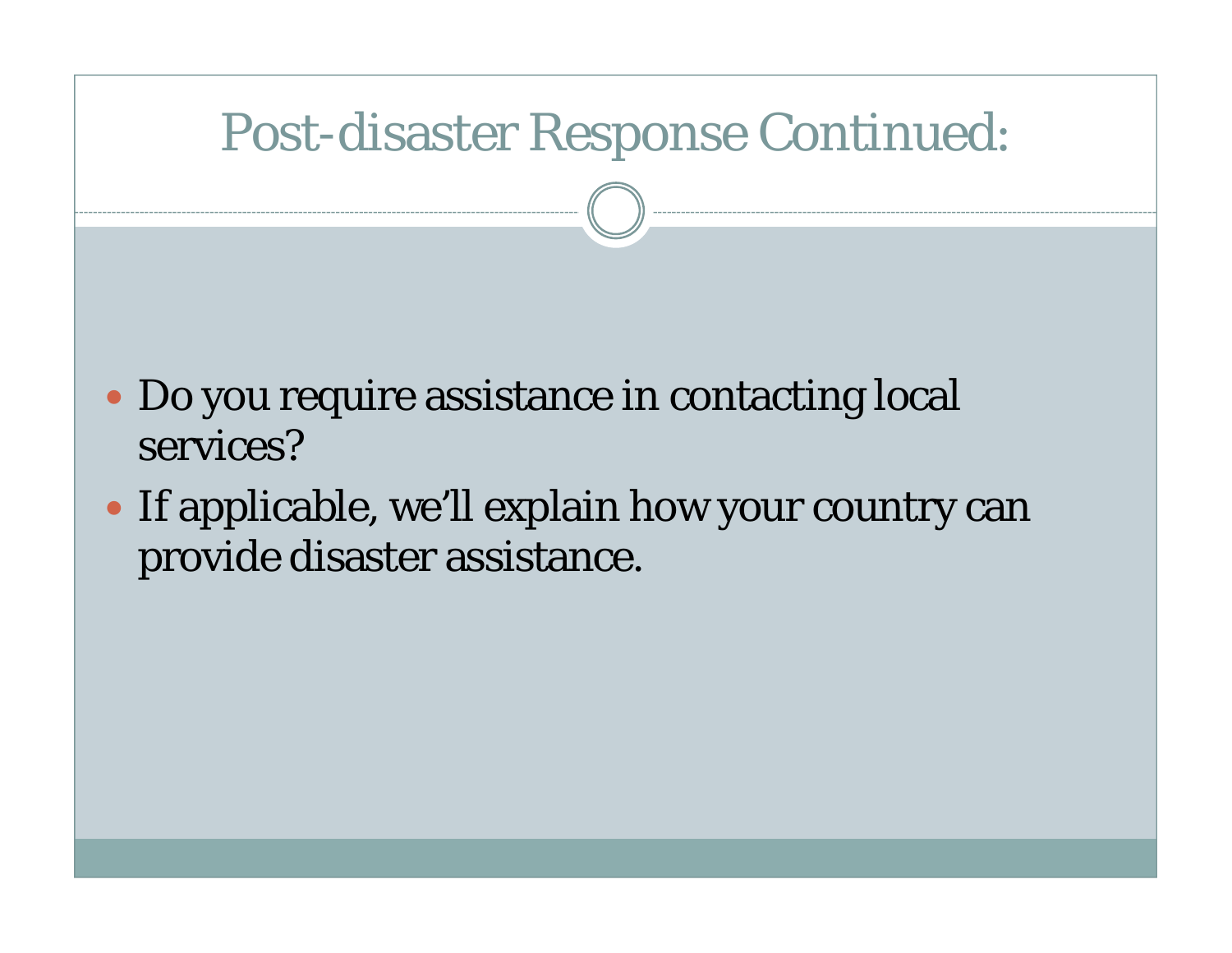#### Facilitating foreign mission efforts to assist their communities

#### • Key goals are to:

- Gain an insight into the distribution of foreign population in affected areas to permit some estimation of the size, scope, and nature of OFM response required.
- Ensure foreign missions are connected with the right people on the ground to assist them, including local city/state authorities, FEMA, Red Cross, NGOs and others as appropriate.
- Ensure US responders understand the foreign mission responsibilities to their constituents and need for access/information.
- Provide situational clarity to the Department and foreign missions.